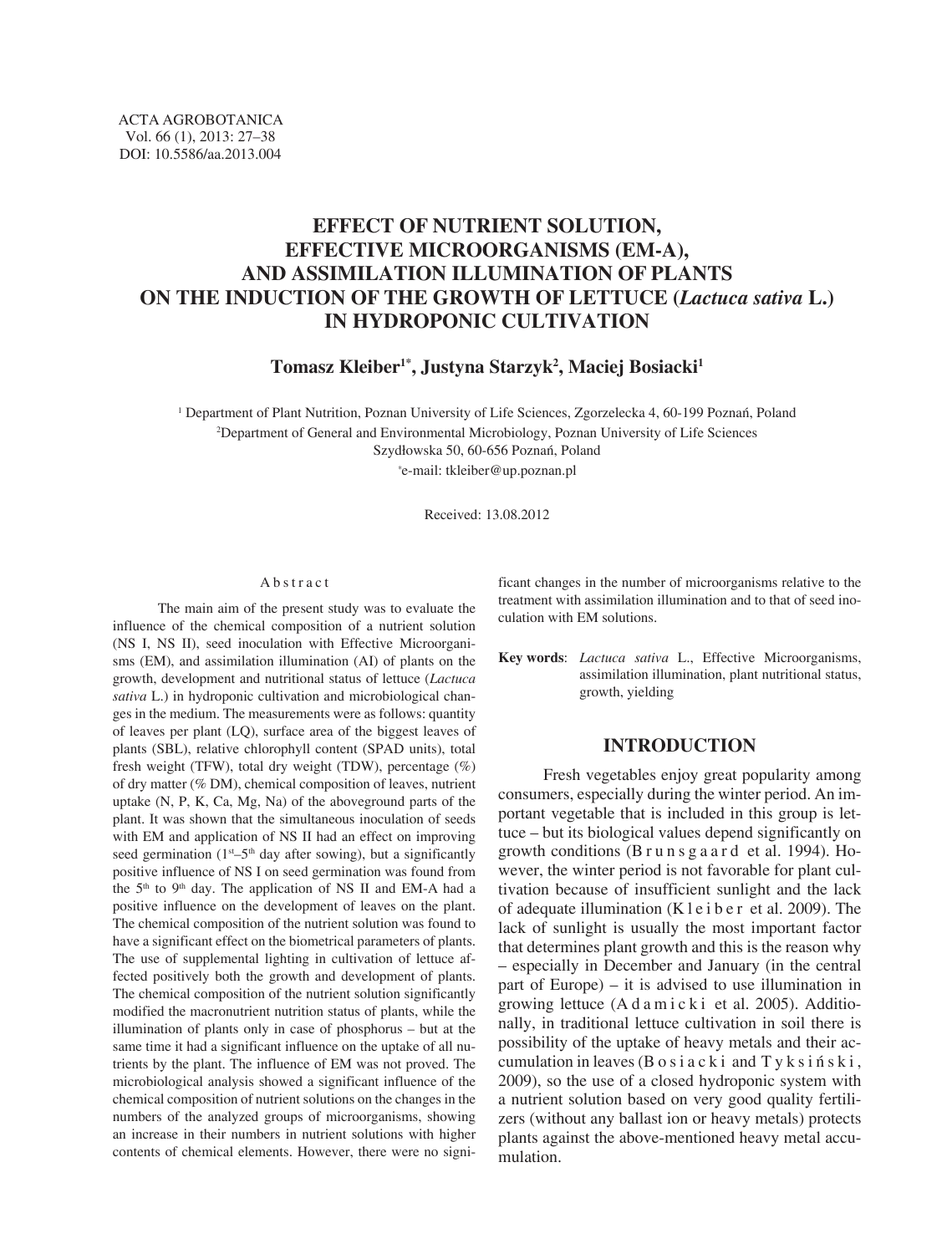Among the factors modifying yielding and the nutritional status of plants, at the same time, their nutritive and biological value, are as follows, among others: application of fertilizers – both in traditional and hydroponic cultivation (B r u n s g a a r d et al. 1994; Kozik and Ruprik, 2000; Karimaei et al. 2004; Jarosz and Dzida, 2006), lighting conditions (R o *ż* e k et al. 1989; M y c z k o w s k i et al. 1990; K l e i b e r et al. 2009), and also the application of useful microorganisms (Li and Z h a n g, 2000; Abdelaziz and Pokluda, 2009; Górski and K l e i b e r, 2010; F r a s z c z a k et al. 2012). Particularly interesting is the pressure from a part of consumers to apply microorganisms and to reduce the quantity of chemical components used in foodstuffs (B a l l, 1998; A m j a d i and  $H$  u s s a i n, 2005). Among the group of microorganisms that could be used in hydroponic cultivation are the following, among others: nitrogen-fixing bacteria *Azotobacter* and *Azospirillum*  $(A b d e 1 a z i z and P o k 1 u d a, 2009)$  as well as Effective Microorganisms (EM), being a marketing mixture of lactic acid bacteria, photosynthetic bacteria, yeast and actinomyces  $(H \text{ i } g a$ , 1994;  $H \text{ i } g a$ , 1996;  $H$ iga, 1998; Daly and Stewart, 1999).

It has been confirmed that microorganisms possess the ability to fix atmospheric nitrogen and also to produce growth substances, which enables better development and better branching of the root system, and by so doing, helps in the rationalization of water management and also in the uptake of mineral salts by plants ( $K r 61$ , 2006). The symbiosis of plants with microorganisms is conditional on different physical and chemical factors (W a  $1 d r o p$  et al. 2000; K our t e v et al. 2002; B o l et al. 2003).

The main aim of the present study was to determine the influence of selected factors: chemical composition of a nutrient solution, seed inoculation with EM, and assimilation illumination, on the growth, development and nutritional status of lettuce grown in rockwool in a hydroponic system as well as on microbiological changes in the medium.

# **MATERIALS AND METHODS**

A growing experiment was carried out in a special greenhouse located within the area of the Experimental Station of the Faculty of Horticulture and Landscape Architecture of the University of Life Sciences in Poznan. The greenhouse was equipped with high quality equipment: climate control, shading and energy-saving curtain systems and an assimilation illumination system. It tested the influence of the chemical composition of a nutrient solution, seed inoculation with Effective Microorganisms (EM), and assimilation illumination of plants on the growth and development of lettuce grown in a hydroponic system in rockwool during the period characterized by reduced light intensity (January – March). The experiment was established using a randomized complete block design in seven replications (one replication was 1 plant) and the lettuce (*Lactuca sativa* L.) cultivar 'Clotilde' (from ISI SEMENTI, Italy), in which one plant grew in a separate polyethylene 3.45 dm<sup>3</sup> container.

# **Chemical composition of the nutrient solution.**

Water used to prepare the nutrient solution for fertigation was characterized by the following nutrient content (in mmol $\times$ dm<sup>-3</sup>): N-ammonium (N-NH<sub>4</sub>) traces (tr.), nitrogen (N)-nitrate  $(N-NO<sub>3</sub>)$  0.26, phosphorus (P-PO4) 0.01, potassium (K) 0.05, calcium (Ca) 1.43, magnesium (Mg)  $0.55$ , sulfur (S)-sulfate (SO<sub>4</sub>) 1.82, (in  $\mu$ mol × dm<sup>-3</sup>): iron (Fe) 1.43, manganese (Mn) 1.47, zinc (Zn) 15.2, copper (Cu) tr., boron (B) 1.02, pH 7.00, electrical conductivity (EC)  $0.74 \text{ mS} \times \text{cm}^{-1}$ . Two nutrient solutions with the following chemical composition were used in the experiment: NS I: (in mmol × dm<sup>-3</sup>) N-NH<sub>4</sub> > 0.7, N-NO<sub>3</sub> 6.1, P 2.75, K 5.24, Ca 1.7, Mg 1.3, S-SO<sub>4</sub> 2.1, (in umol  $\times$  dm<sup>-3</sup>): Fe 15, Mn 30, Zn 15, Cu 0.9, pH 5.5, EC 2.25 mS × cm-1; NS II: (in mmol  $\times$  dm<sup>-3</sup>) N-NH<sub>4</sub>  $>$  0.7, N-NO<sub>3</sub> 12.2, P 5.5, K 10.5, Ca 3.2, Mg 1.3, S-SO<sub>4</sub> 2.1, ( $\mu$ mol × dm<sup>-3</sup>): Fe 30, Mn 30, Zn 15, Cu 0.9, pH 5.5, EC 2.70 mS  $\times$  cm<sup>-1</sup>.

# **Seed inoculation and plant cultivation**

Non-inoculated seeds (control treatment) were sown into rockwool cubes which were saturated with the respective nutrients (NS I and NS II) 48 hours before sowing. One part of seeds was inoculated with a 10% water-based solution of Effective Microorganisms (EM-A), soaking lettuce seeds in it for 30 minutes before sowing; then, seeds were sown into rockwool cubes as in the case of the control treatment. After 22 days (3–4 leaf stage), seedlings were transplanted into rockwool blocks  $(10 \times 10 \times 10 \text{ cm})$ . Plants were placed in PE 3.45 dm<sup>3</sup> containers, wrapped with black and white plastic film, forming hydroponic stagnation. Plants were watered according to the needs with the nutrient solution at a rate about 0.05–0.15 dm<sup>3</sup>  $\times$ plant-1. During the whole experimental period, both with assimilation illumination and without assimilation illumination of plants, a constant temperature of 18-19°C was maintained.

### **Assimilation illumination of plants**

An independent experiment was carried out: in a room without assimilation illumination (C1) and in a room equipped in an assimilation illumination system (C2) with high pressure sodium lamps (400 W). This illumination was used throughout the growing period of plants, 9 hours per day (from 8 am till 5 pm).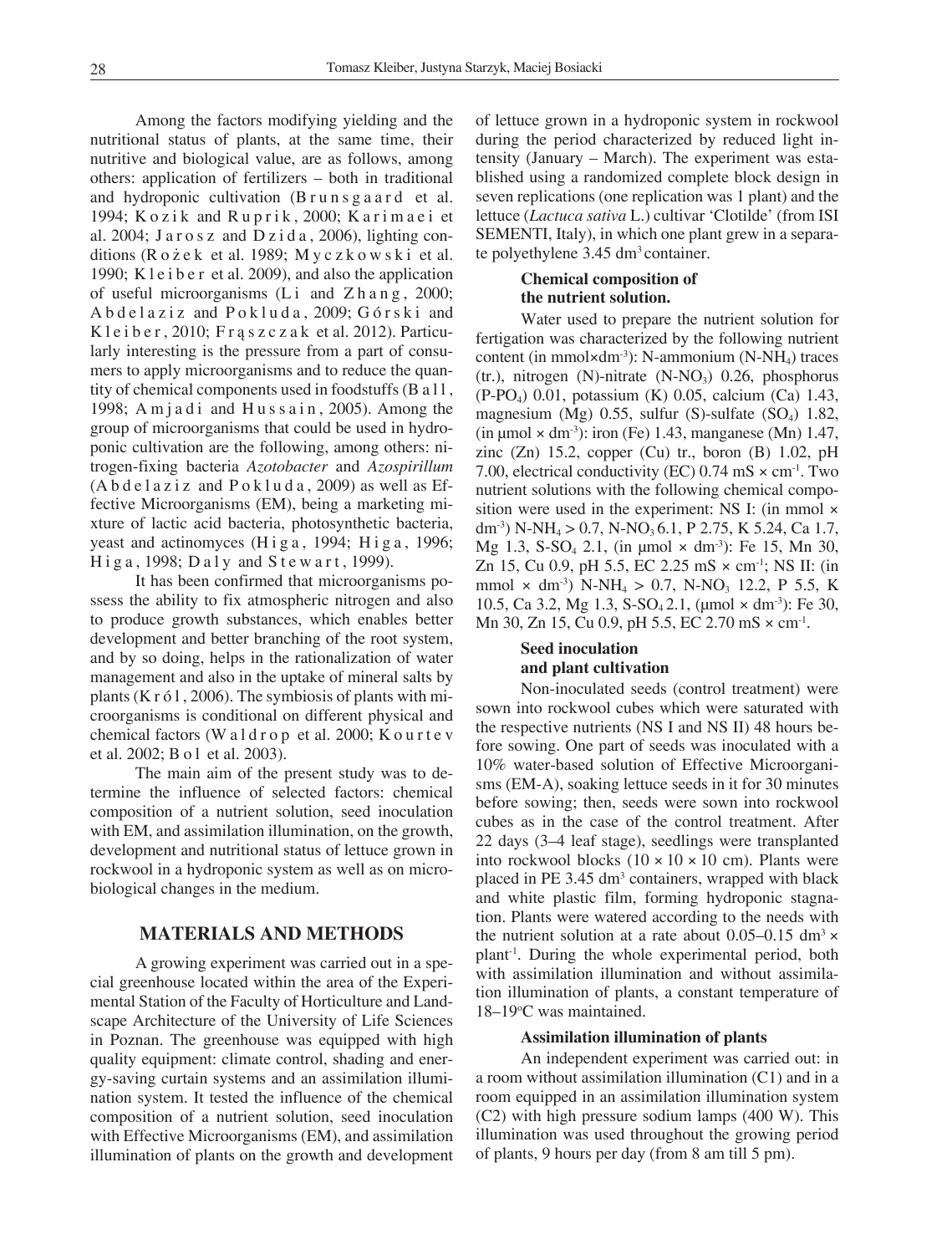### **Chemical analysis**

For the chemical analysis of the nutritional status, the aboveground parts of plants (after forty days of cultivation) were taken; they were dried in a temperature range of 45–50°C and then homogenized. For the determination of the total content of N, P, K, Ca, Mg, and Na, the plant material was mineralized in concentrated sulfuric acid (90%  $H_2SO_4$ ) (K l e i b e r and K o m o s a , 2010). After mineralization, the following were determined: N-total – by the Kjeldahl distillation method; P – colourimetrically with ammonium molybdate (by Schillak); K, Ca, Mg, Na – by AAS method (in Carl-Zeiss Jena apparatus).

#### **Microbiological analysis**

Samples intended for microbiological analysis were collected twice. On the day of transplanting lettuce plants, the microbiological nutrients were applied, the mineral wool, dried up with nutrients NS I and NS II and also a solution of EM that was made for dressing lettuce seed. On the day the experiment was finished, an analysis of the microbiological medium of NS I and NS II was taken from the root part of the plants that were dressed, and also from the undressed EM-A from the quarters of both the assimilating illuminated and non-illuminated plants. Samples were collected by cutting down some parts of the dried medium from the root area from 15 places, for each combination, forming a sample mixture. The growth in the total number of bacteria, actinobacteria, fungi, copiotrophic microorganisms and oligotrophic microorganisms was determined in relation to the sample combination. The number of microorganism groups was determined by culturing microorganisms on Petri dishes on appropriate growth media – standard count agar by MERCK for bacteria, medium according to Martin for fungi (M a r t i n, 1950), medium according to Pochon for ac $tinobacteria$   $(Grabifnska-Leniowska, 1999)$ , NB (nutrient broth) for the cultivation of copiotrophs, and diluted nutrient broth (DNB) for the cultivation of oligotrophs (Ohta and Hattori, 1980).

After completing consecutive diluted samples of medium for the cultivation of fungi, the 104 dilution was used, while for the rest of the microorganism groups the  $10<sup>5</sup>$  dilution was used. Microorganisms were incubated at a temperature of 28°C, with the exception of fungi which cultured at 24°C. The reading of the results consisted in counting the number of microorganisms that grew on Petri dishes for all the microorganism groups after a period of 7 days, with the exception of oligotrophs which were counted after 21 days.

#### **Measurement and statistical analysis**

Biometrical measurements took into account the following: seed germination, quantity of leaves per plant (LQ), surface area of the biggest leaves of plants (SBL), leaf greenness index (measured with a Konica-Minolta camera SPAD-502), total fresh weight (TFW), total dry weight (TDW), percentage of dry matter (% DM), nutrient (N, P, K, Ca, Mg, Na) uptake by the above-ground parts of the plant. The obtained results of the statistical analysis were evaluated by Duncan's test ( $p =$ 0.05). The results of the microbiological analysis were evaluated by Tukey's test ( $p= 0.05$ ).

### **RESULTS**

#### **Biometric parameters**

The rate of seed germination on the days after sowing is shown in Figure 1, whereas the rate of leaf production is shown in Figure 2. The study found a significant difference between treatments. The fastest seed germination was observed in the treatment with seeds inoculated with the EM-A solution, using NS II  $(3<sup>rd</sup>-5<sup>th</sup>)$ day). In effect, the lowest germination rate characterized seeds inoculated with the EM-A solution, using NS I ( $3<sup>rd</sup>-5<sup>th</sup>$  day). On the last day ( $9<sup>th</sup>$ ), the percentage of germination was significantly highest in case of NS I, but the lowest in case of the same nutrient solution with EM-A application. One can assume that an increase in the level of particular nutrients in NS II positively influenced the biological activity of microorganisms; in that, NS had a positive effect on their stimulating influence on germinating plants during the first 5 days – but later (from the  $5<sup>th</sup>$  to  $9<sup>th</sup>$  day), a positive influence of NS I was found. EM-A application generally decreased the percentage of seed germination.

The highest quantity of leaves was found both in the case of assimilation illumination and without such assimilation illumination in plants watered with NS II, with seed inoculation with EM-A at the same time. The chemical composition of the nutrient solution was shown to have a significant influence on the biometrical parameters of plants (Tables 1, 4). NS II had a positive effect on LQ, SBL, TFW and TDW, at the same time reducing the value of dry matter in the above-ground parts of the plant (a reduction by about 21.8%). However, its influence on the leaf greenness index (SPAD units) was not demonstrated.

Similar to the case of the nutrient solution, supplemental lighting of plants was shown to have a significant effect on LQ, SBL, TFW and TDW. It did not, however, have any significant influence on the percentage of DM and leaf greenness index (SPAD units).

#### **The nutritional status of plants**

The chemical composition of the nutrient solution was found to have a significant influence on the nitrogen and phosphorus status (Table 2). In the case of the other nutrients (K, Ca, Mg, Na), the nutrient status of plants under NS I and NS II did not differ significantly. However, there was an unproven statistical trend that the nutritional status of plants improved in the case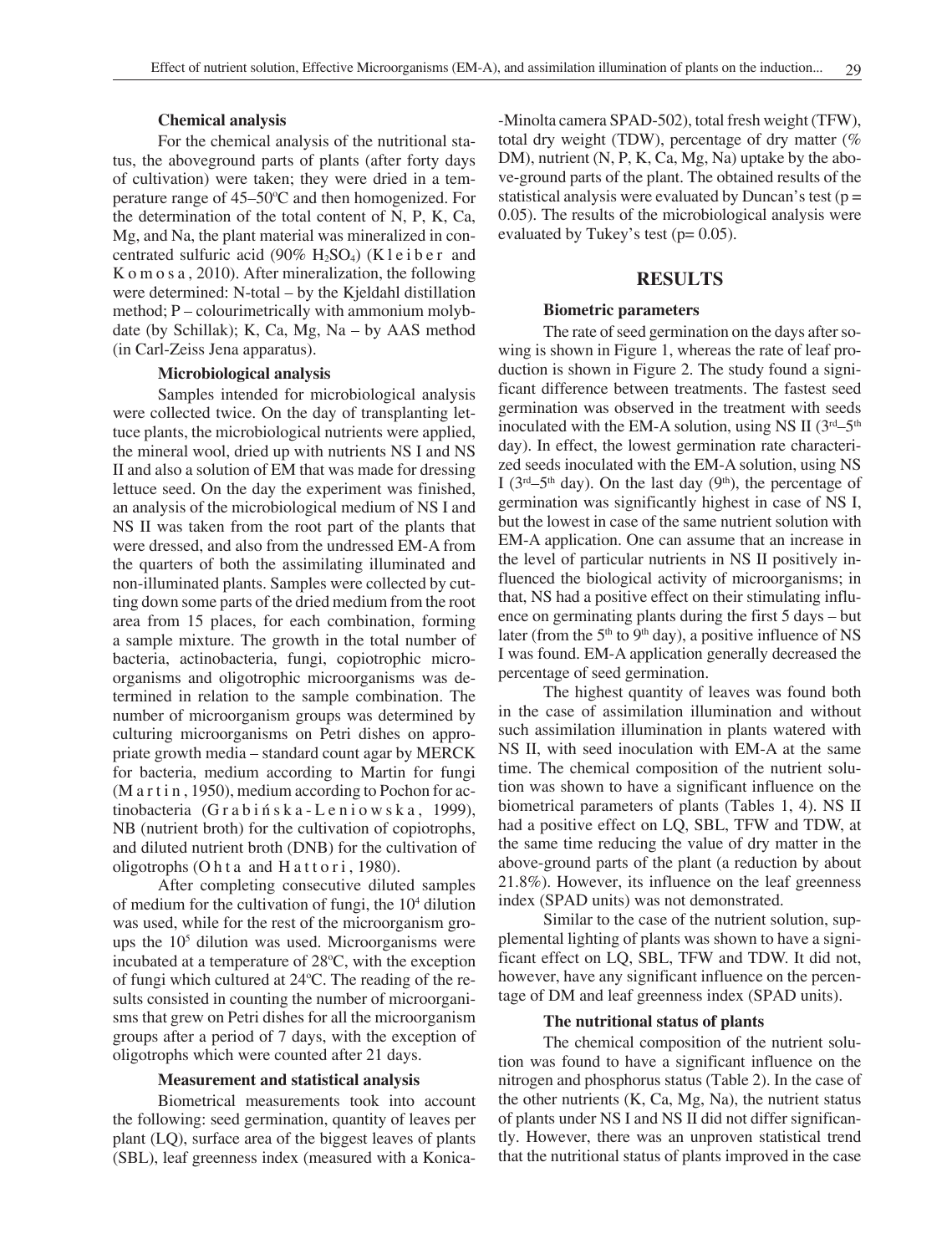of plants that were inoculated with EM-A, in comparison to the control treatment. In the present study, plant illumination was not shown to affect plant nutrient status, with the exception of phosphorus whose content decreased significantly.

#### **Nutrient uptake**

The study found a significant effect of NS (NS II in relation to NS I) and assimilation illumination of plants on the increase of all absorbed nutrients (Table 3). In the case of application of EM inoculation, the differences were not proven.

### **Number of selected microorganisms**

The first microbiological analysis determined the number of microorganisms in the EM-A solution (Fig. 4).

Among many anthropogenic factors that have a significant influence on microorganisms, fertilization is the biggest one  $(B \text{ a } r \text{ a } b \text{ a } s \text{ z } \text{ and } V \text{ o } \check{r} \text{ i } \check{s} \text{ e } \check{k}$ , 2002). The microbiological analysis of nutrients NS I and NS II and the mineral wools in which they were dried showed significant differences in the number of microorganism groups that were tested, with the exception of fungi; their presence was not noted based on already analysis ones. The remaining groups of microorganisms showed a significant growth in numbers during the first analysis in the NS II nutrients and mineral wools, with which it was dried (Fig. 3).

A similar growth trend in the number of microorganisms in the case of NS II was also noted during the second analysis (Fig. 5). The NS II nutrient solution, which is characterized by higher contents of particular chemical components, turned out to be the best place for intensive growth in the total number of bacteria, actinobacteria and copiotrophs. Typical is the confirmation of similar tendency changes in the number of oligotrophs. The term oligotroph is related to bacteria that grow on lower concentrations of nutrient components, however, only during the first phase of cultivation. Nevertheless, during successive inoculations (sowings) these bacteria increased in numbers also in nutrient rich substrates  $(P \text{ au } l \text{ and } Cl \text{ ar } k$ , 2000). These are bacteria that show little changes as regards to their quantity and activity. In the analyzed experiment, however, their growth in number in richer medium (in case of NS II) became very significant in comparison to the NS I medium.

The analysis of the composition of microbiological medium in which seeds that were inoculated with the EM-A solution were controlled did not show any significant influence of inoculated seeds on the changes in the number of analyzed groups of microorganisms within the medium. It only showed a tendency towards less significant growth in the colony numbers of already tested microorganisms in the treatments with dressed lettuce seeds, but no statistical significance was found. This observation could be a result of the stimulating activity of microorganisms contained in the biological preparation on the observed plant growth and development, in that way, production by them more of root secretion.

Comparing the changes in the numbers of microorganism groups analyzed, significant changes in the results were observed in the case of both plants under assimilation illumination and those that were not under such conditions. In the case of assimilation illumination of plants, there was observed only a small increase in the number of bacteria, actinobacteria, copiotrophs and oligotrophs.



Fig. 1 Seed germination rate (% of germination).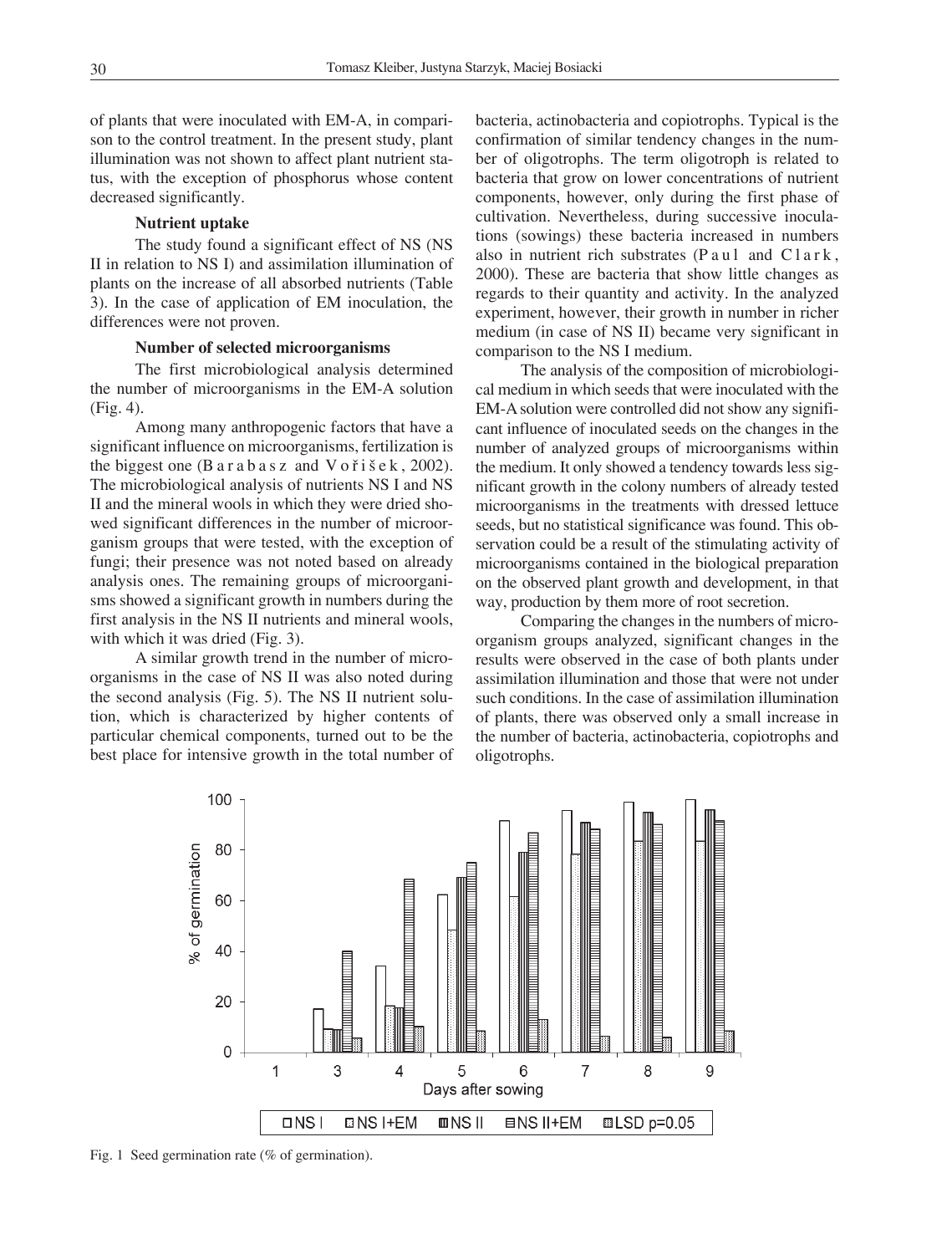

Fig. 2 Leaf production rate (number of leaves  $\times$  plant<sup>-1</sup>).







Fig. 4 Number of microorganisms in EM-A solution (cfu 10<sup>5</sup> ml<sup>-1</sup> of EM-A solution).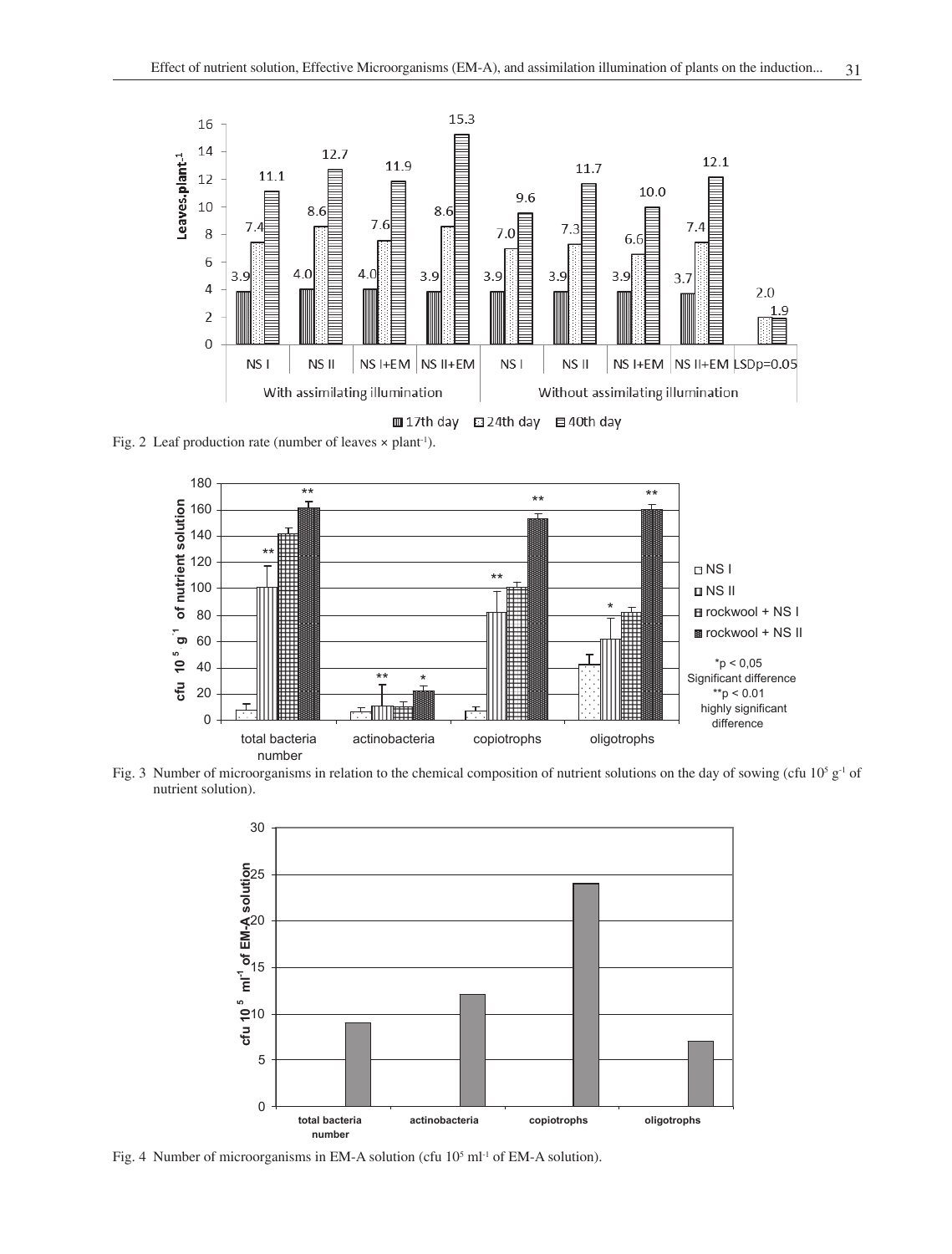

Fig. 5 Number of microorganisms in relation to the chemical composition of nutrient solutions on the last day of the experiment (cfu  $10^5$  g<sup>-1</sup> of nutrient solution).

| Mean values of growth characters |                                           |                    |                    |                                        |                   |                   |            |  |  |
|----------------------------------|-------------------------------------------|--------------------|--------------------|----------------------------------------|-------------------|-------------------|------------|--|--|
| (A)                              | Nutrient solution EM-A inoculation<br>(B) | LQ                 | <b>SBL</b>         | TFW *<br>$TDW*$                        |                   | DM                |            |  |  |
|                                  |                                           |                    | (cm <sup>2</sup> ) | (g)                                    | (g)               | $(\%)$            | SPAD units |  |  |
|                                  |                                           |                    |                    | Without assimilation illumination (C1) |                   |                   |            |  |  |
| NS I                             | Control                                   | 9.57a              | 15.0a              | 250.0a                                 | 15.0a             | $6.00$ ab         | 31.1 a     |  |  |
| NS II                            | Control                                   | 11.71 <sub>b</sub> | 36.0 <sub>b</sub>  | 507.0 <sub>b</sub>                     | 26.0 <sub>b</sub> | 5.13 a            | 29.3a      |  |  |
| NS I                             | EM-A                                      | 10.02a             | 11.0a              | 191.0a                                 | 13.0a             | 6.81 <sub>b</sub> | 30.1a      |  |  |
| NS II                            | $EM-A$                                    | 12.14 b            | 35.0 <sub>b</sub>  | 588.0 b                                | 30.0 <sub>b</sub> | 5.10a             | 29.7a      |  |  |
|                                  |                                           |                    |                    | With assimilation illumination (C2)    |                   |                   |            |  |  |
| NS I                             | Control                                   | $11.14$ ab         | 24.0a              | 301.0a                                 | $22.0$ ab         | 7.31 <sub>b</sub> | 33.8 a     |  |  |
| NS II                            | Control                                   | 12.71 <sub>b</sub> | 56.0 <sub>b</sub>  | 1015.0c                                | 54.0 c            | 5.32 a            | 34.4 a     |  |  |
| NS I                             | $EM-A$                                    | 11.86 <sub>b</sub> | 18.0a              | 280.0a                                 | $20.0$ ab         | 7.14 <sub>b</sub> | 33.4a      |  |  |
| NS II                            | EM-A                                      | 15.28c             | 50.0 <sub>b</sub>  | 1006.0c                                | 58.0c             | 5.77 a            | 33.7 a     |  |  |
| Mean for A                       | NS I                                      | 10.65a             | 17.0a              | 255.5a                                 | 17.5a             | 6.82 <sub>b</sub> | 32.1a      |  |  |
|                                  | NS II                                     | 12.96 <sub>b</sub> | 44.3 <sub>b</sub>  | 779.0 <sub>b</sub>                     | 42.0 <sub>b</sub> | 5.33 a            | 31.8 a     |  |  |
| Mean for B                       | Control                                   | 11.28 a            | 32.8a              | 518.3 a                                | 29.3a             | 5.94 a            | 32.2a      |  |  |
|                                  | EM-A                                      | 12.33a             | 28.5 a             | 516.3 a                                | 30.3a             | 6.21a             | 31.7 a     |  |  |
| Mean for C                       | Without AI                                | 10.87 a            | 24.3 a             | 384.0 a                                | 21.0a             | 5.47 a            | 30.1a      |  |  |
|                                  | With AI                                   | 12.75 <sub>b</sub> | 37.0 <sub>b</sub>  | 650.5 <sub>b</sub>                     | 38.5 b            | 5.92 a            | 33.8 a     |  |  |

Table 1 Mean values of growth characters

\* TFW and TDW – weight of 100 plants; descriptions for all the tables and figures: NS I – nutrient solution I; NS II – nutrient solution II; AI – assimilation illumination; the quantity of leaves per plant (LQ), area surface of the biggest leaves of plants (SBL), relative chlorophyll content (SPAD units), total fresh weight (TFW), total dry weight (TDW), percentage (%) of dry matter (% DM)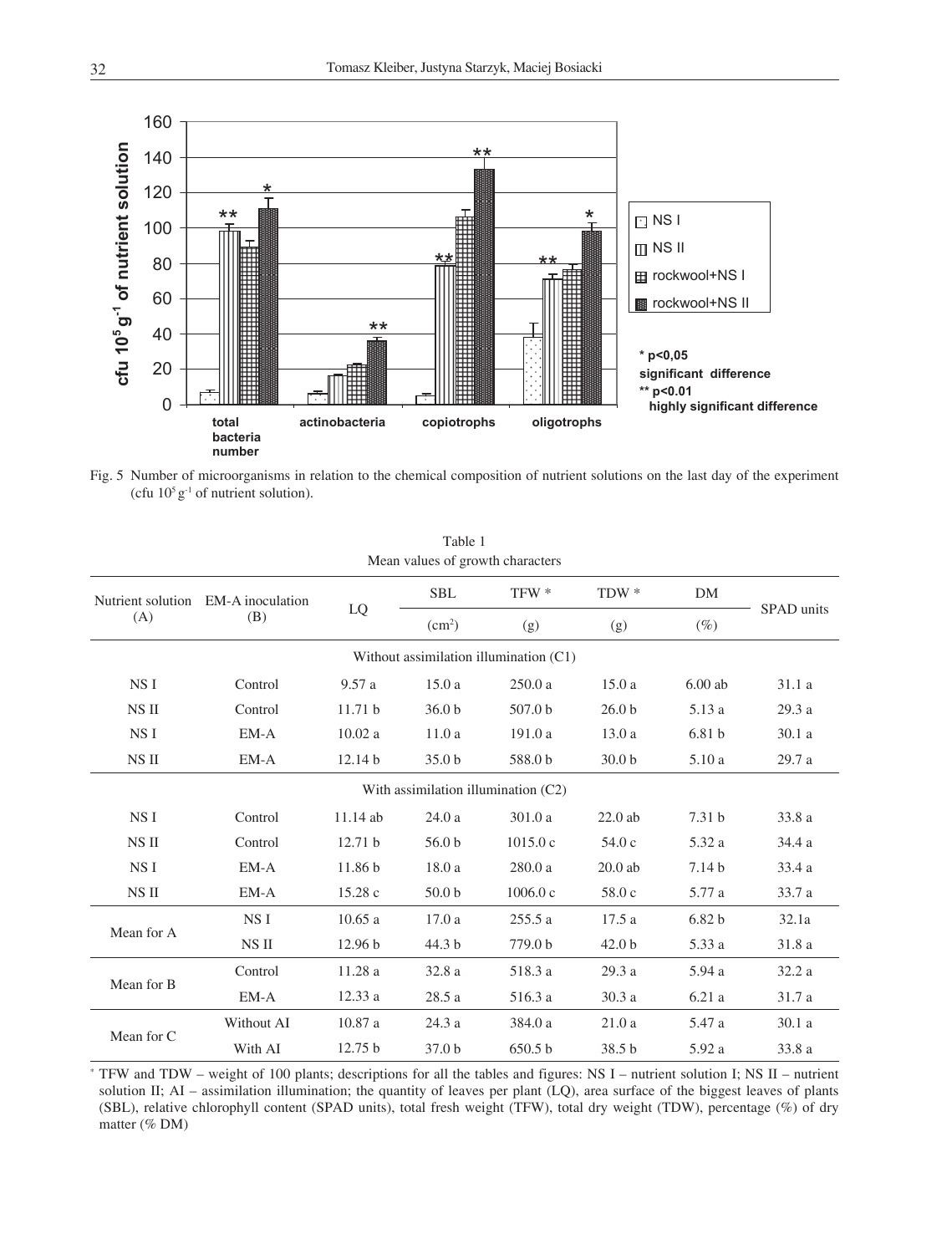| Therefore community in former reaves (70 DTM in the above ground parts) |                             |                   |                   |                    |       |                   |            |  |  |
|-------------------------------------------------------------------------|-----------------------------|-------------------|-------------------|--------------------|-------|-------------------|------------|--|--|
| Nutrient solution<br>(A)                                                | $EM-A$<br>inoculation $(B)$ | N                 | P                 | K                  | Ca    | Mg                | Na         |  |  |
| Without assimilation illumination (C1)                                  |                             |                   |                   |                    |       |                   |            |  |  |
| NS I                                                                    | Control                     | 4.13 <sub>b</sub> | 0.57a             | 8.34 abc           | 1.29a | 0.72a             | 0.14c      |  |  |
| NS II                                                                   | Control                     | 4.90c             | 1.31 f            | $9.11$ bc          | 1.35a | 0.72a             | 0.14c      |  |  |
| NSI                                                                     | EM-A                        | 4.11 <sub>b</sub> | 0.92d             | 7.64a              | 1.46a | 0.76a             | 0.13a      |  |  |
| NS II                                                                   | EM-A                        | 5.48 d            | 1.13e             | 9.20 <sub>bc</sub> | 1.37a | 0.74a             | 0.13ab     |  |  |
| With assimilation illumination (C2)                                     |                             |                   |                   |                    |       |                   |            |  |  |
| NS I                                                                    | Control                     | 3.64 bc           | 0.71 <sub>b</sub> | 8.13 ab            | 1.46a | 0.72a             | 0.13abc    |  |  |
| NS II                                                                   | Control                     | 5.15 d            | 0.92d             | 8.85 abc           | 1.29a | 0.75a             | $0.13$ abc |  |  |
| NS I                                                                    | $EM-A$                      | 4.26 <sub>b</sub> | 0.76c             | 8.50 abc           | 1.34a | 0.81 <sub>b</sub> | $0.13$ abc |  |  |
| NS II                                                                   | EM-A                        | 5.33 d            | 0.91 <sub>d</sub> | 9.46c              | 1.47a | $0.79$ ab         | $0.14$ bc  |  |  |
| Mean for A                                                              | NS I                        | 4.04a             | 0.74a             | 8.15 a             | 1.39a | 0.75a             | 0.13a      |  |  |
|                                                                         | NS II                       | 5.21 <sub>b</sub> | 1.07 <sub>b</sub> | 9.16a              | 1.37a | 0.75a             | 0.14a      |  |  |
| Mean for B                                                              | Control                     | 4.46 a            | 0.88a             | 8.61 a             | 1.35a | 0.73a             | 0.14a      |  |  |
|                                                                         | $EM-A$                      | 4.79 a            | 0.93a             | 8.70 a             | 1.41a | 0.77a             | 0.13a      |  |  |
|                                                                         | Without AI                  | 4.66a             | 0.98 <sub>b</sub> | 8.57 a             | 1.37a | 0.74a             | 0.14a      |  |  |
| Mean for C                                                              | With AI                     | 4.59a             | 0.82a             | 8.74 a             | 1.39a | 0.77a             | 0.13a      |  |  |

Table 2 Nutrient content in lettuce leaves (% DM in the aboveground parts)

Table 3 Nutrient uptake by the aboveground parts of the plant  $(mg \times plant^{-1})$ 

| Nutrient solution<br>(A)               | EM-A inoculation<br>(B) | N                  | P                 | K                  | Ca                | Mg                | Na                |  |
|----------------------------------------|-------------------------|--------------------|-------------------|--------------------|-------------------|-------------------|-------------------|--|
| Without assimilation illumination (C1) |                         |                    |                   |                    |                   |                   |                   |  |
| NS I                                   | Control                 | 6.20a              | 0.86a             | 12.51a             | 1.94a             | 1.08a             | 0.21a             |  |
| NS II                                  | Control                 | 12.74 <sub>b</sub> | 3.41 <sub>b</sub> | 23.69 <sub>b</sub> | 3.51 <sub>b</sub> | 1.87 <sub>b</sub> | 0.36 <sub>b</sub> |  |
| NS I                                   | EM-A                    | 5.34 a             | 1.20a             | 9.93a              | 1.90a             | 0.99a             | 0.17a             |  |
| NS II                                  | EM-A                    | 16.44 b            | 3.39 <sub>b</sub> | 27.60 <sub>b</sub> | $4.11$ bc         | 2.22 <sub>b</sub> | 0.39 <sub>b</sub> |  |
| With assimilation illumination (C2)    |                         |                    |                   |                    |                   |                   |                   |  |
| NS I                                   | Control                 | 8.01 a             | $1.56$ ab         | 17.89 ab           | 3.21 <sub>b</sub> | 1.58 ab           | 0.29a             |  |
| NS II                                  | Control                 | 27.81c             | 4.97c             | 47.79 b            | 6.97c             | 4.05c             | 0.70c             |  |
| NS I                                   | EM-A                    | 8.52a              | $1.52$ ab         | $17.00$ ab         | 2.68 <sub>b</sub> | $1.62$ ab         | 0.26a             |  |
| NS II                                  | EM-A                    | 30.91c             | 5.28c             | 54.87 b            | 8.53c             | 4.58c             | 0.81c             |  |
| Mean for A                             | NS I                    | 7.02a              | 1.28a             | 14.33 a            | 2.43a             | 1.32a             | 0.23a             |  |
|                                        | NS II                   | 21.98 b            | 4.26 <sub>b</sub> | 38.49 b            | 5.78 b            | 3.18 <sub>b</sub> | 0.57 <sub>b</sub> |  |
| Mean for B                             | Control                 | 13.69a             | 2.70a             | 25.47 a            | 3.91a             | 2.15a             | 0.39a             |  |
|                                        | $EM-A$                  | 15.30a             | 2.85a             | 27.35 a            | 4.30a             | 2.35a             | 0.41a             |  |
| Mean for C                             | Without AI              | 10.18a             | 2.21a             | 18.43 a            | 2.86a             | 1.54a             | 0.28a             |  |
|                                        | With AI                 | 18.81 <sub>b</sub> | 3.33 <sub>b</sub> | 34.39 b            | 5.35 <sub>b</sub> | 2.96 <sub>b</sub> | 0.52 <sub>b</sub> |  |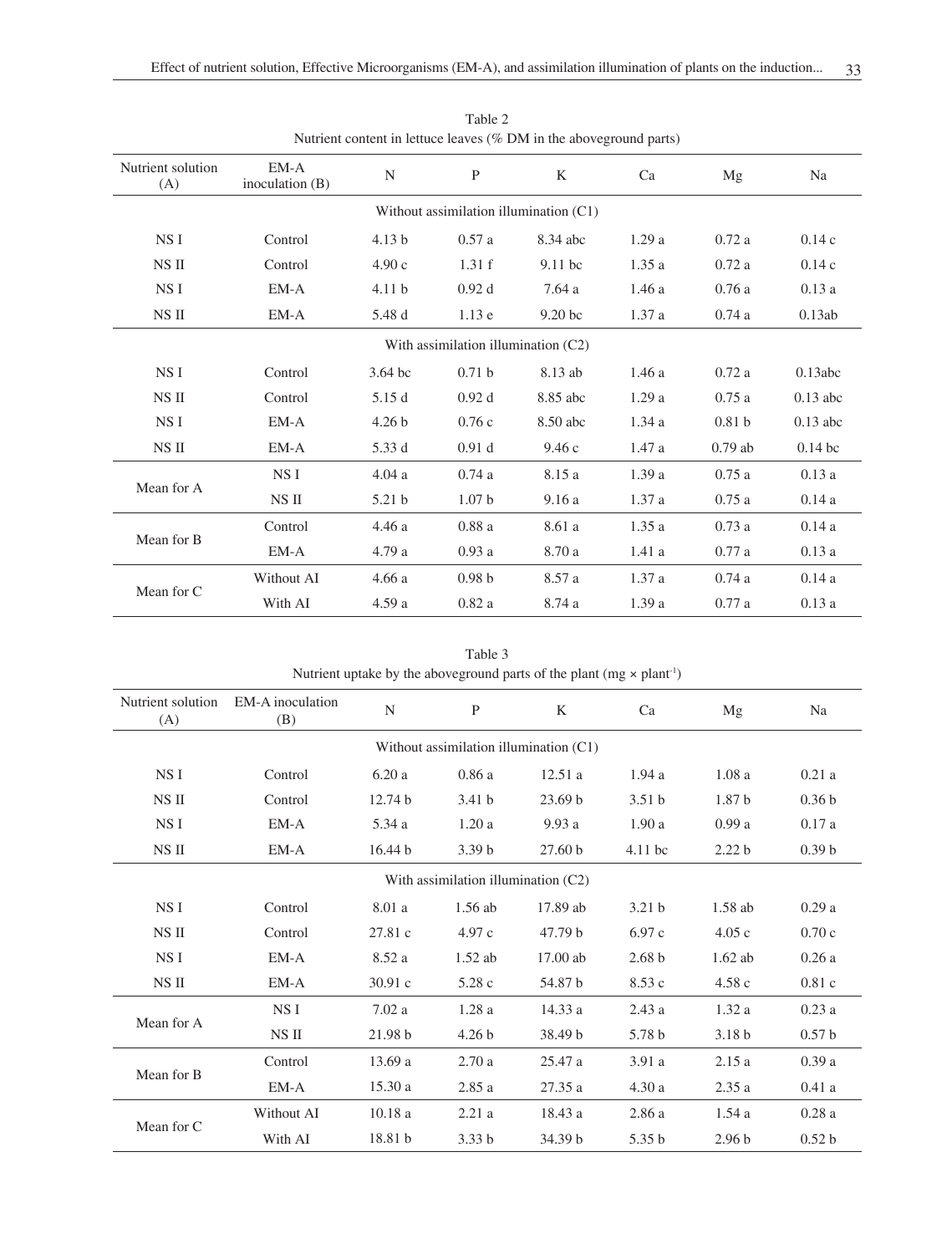Table 4 Relative influence of experimental factors on the characteristics of plant biometrics (combination of NS I, EM-A control and non-plant assimilation illumination accepted as 100%)

| Factor            | LQ    | <b>SBL</b> | <b>TFW</b> | <b>TDW</b> | $%$ DM | SPAD units |
|-------------------|-------|------------|------------|------------|--------|------------|
| NS I              | 100.0 | 100.0      | 100.0      | 100.0      | 100.0  | 100.0      |
| NS II             | 121.7 | 261.8      | 304.9      | 240.0      | 78.2   | 99.1       |
| EM-Control        | 100.0 | 100.0      | 100.0      | 100.0      | 100.0  | 100.0      |
| $EM-A$            | 109.3 | 86.9       | 99.6       | 103.4      | 104.5  | 98.4       |
| Without AI $(C1)$ | 100.0 | 100.0      | 100.0      | 100.0      | 100.0  | 100.0      |
| With AI $(C2)$    | 117.3 | 152.3      | 169.4      | 183.3      | 108.2  | 112.7      |

### **DISCUSSION**

It has been found that light modifies TFW, TDW, and also the plant height and surface area of leaves (V a  $l$  v e r d e et al. 2009). It is not only the quantity of light, but also the quality of light that influences significantly both the number of leaves per plant and the content of dry matter  $(A \cup i \circ \text{ and } V \circ i \circ i \circ \text{).}$ 1997). It has been confirmed that light (an experiment conducted during the spring and summer periods) has an effect on plant biometrical parameters (M a r š i c and  $O s v a 1 d$ , 2002).

Among the factors that influence plant nutrient status, there is the nitrate content in the nutrient solution used for plant fertigation  $(Maršic and Osvald,$ 2002). Earlier studies show in addition had it that a higher quantity of fertilizer applied significantly influences the nitrate status of lettuce leaves cultivated in NFT, compared to illumination and regulatory growth (M y c  $z \times w \times k$  i et al. 1990). It has been confirmed that in hydroponic lettuce cultivation systems harvested plants are characterized by good quality shown, amongst others, by lower nitrate content (V a l v e r d e et al. 2009).

Some previous studies found a positive effect of nitrogen fertilization rates on the content of nitrogen, potassium, calcium and magnesium in plant tissues (Jarosz and Dzida, 2006; Kleiber et al. 2009). Jarosz and Dzida (2006) showed smaller contents of phosphorus, potassium and calcium and, at the same time, higher nitrogen and magnesium contents. In all experimental combinations, more than 1% Ca FW was found. A reduction in the content of this nutrient below the above optimal value may have an influence on the appearance of physiological perturbation on plants  $(Kirkby$  and  $Pilbea m$ , 1984).

It has been reported that a close linear relationship exists between the contents of fresh matter in lettuce and daily radiation during the autumn – winter period, which enables one to determine the cultivation time frame under such conditions  $(K \circ b \r{r} y \n{n})$ , 1989). Some scientists have claimed that the interaction between illumination conditions and growth regulators (GA3, Kinetin, and GA3/Kinetin mixture) has a positive influence on the growth of fresh matter and also the contents of dissolved sugar in leaves (R o ż e k et al. 1989).

The present study did not show any significant influence of seed inoculation with EM on the observed plant biometrical parameters. Also earlier studies did not show unequivocally and directly the influence of the application of useful microorganisms on the number of leaves and the total surface area of leaves – the reaction of cucumber plants depended on the types of microorganisms used  $(A b d e l a z i z and P o k l u d a$ , 2009). EM was found to have a positive effect in protection of winter wheat against fungal diseases (B o lig ł owa and G l e ń, 2008). A mixture of Effective Microorganisms with molasses increased the yielding of some vegetable species  $(Da1y)$  and  $Stewart$ , 1999) and ornamental plant species (Górski and K l e i b e r, 2010).

Similar positive effects of EM application on plant development were observed in rice cultivation, in which a significant plant growth and the quality of harvested crops  $(I w a i s h i, 2000)$  as well as in case of rose and gerbera where EM influenced significantly on growth and yielding mentioned flowers. A different observation was earlier made as regards the negative influence of EM-A on growth and yield of lettuce cultivated in pots in brown soil (Kucharski and J a strz ę b s k a , 2005).

A positive effect of nitrogen and potassium fertilization on lettuce yield was shown by previous researches ( $Kozik$  and  $Ruprik$ , 2000; Jarosz and D z i d a,  $2006$ ; K o w a l s k a et al.  $2006$ ). There is a significant influence of EC nutrient growth (in the range from 0.83 to 2.81 mS  $\times$  cm<sup>-1</sup>) on the increase in the quantity of dry matter in lettuce leaves  $(A \cap d \cap i)$ l o et al. 2005).

The large abundance of components, that were contained in NS II nutrient solution were probably eliminated by the occurrence of competition between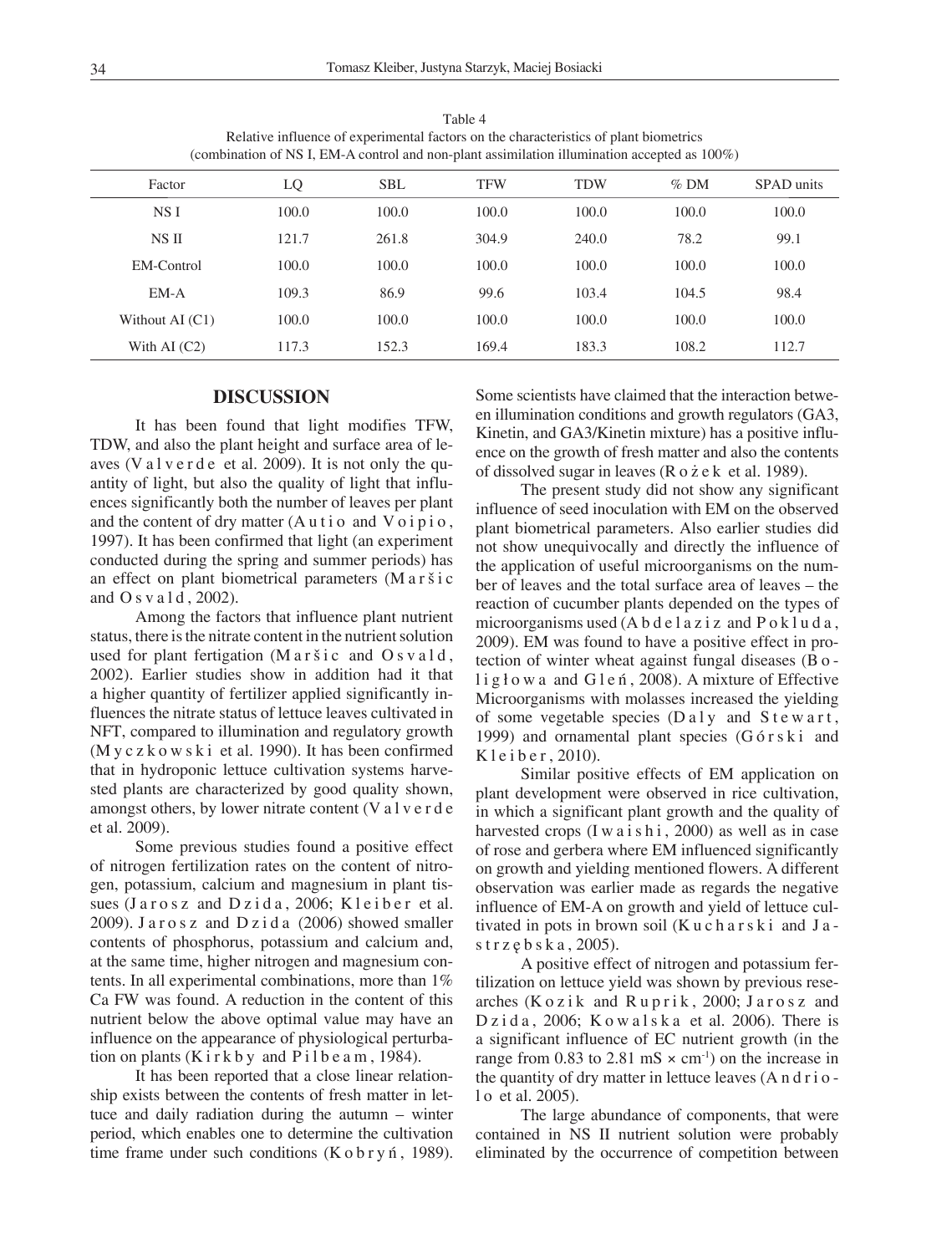microorganisms, on the availability of nutrients, allowing at the same time, free, unlimited supply of nutrients, and development of microorganisms. A significant increase of total number of bacteria was noted, actinobacteria and copiotrophs, developing particularly intensively in the case of inflow of nutrients to the medium, is a reflection to the number of those groups in the chemical nutrient medium of NS II. This type of tendency was also noted in the case of soil analysis with different available sources of nutrients for microorganisms (Martens et al. 1992; Paul and Clark, 2000).

Many researches, on the other hand, confirm the positive influence of plant secretion on the stimulation that accompanies their microfloras (W i e l g  $\alpha$  s z, 1999; Pięta and Patkowska, 2001). Moreover, a non-significant increase in the number of microorganisms could as well be as a consequence of an additional number of Effective Microorganisms that were introduced to the medium of inoculated seeds.

# **CONCLUSIONS**

The present study concentrated on the influence of the chemical composition of the nutrient solution (NS I, NS II), seed inoculation with Effective Microorganisms (EM-A), and assimilation illumination (IA) on the growth, development and nutritional status of lettuce (*Lactuca sativa* L.) in hydroponic cultivation and microbiological changes in the rhizosphere. The study found a positive effect of EM and, at the same time, the application of NS II on the production of the highest quantity of leaves per plant. Also, the significant influence of nutrient solution composition on plant biological parameters was confirmed. An increase nutrient concentration positively influenced the total number of leaves, surface area of the biggest leaf, total fresh weight, total dry weight and at the same time reduced the content of dry matter in the aboveground parts of the plant. The use of plant assimilation illumination during light deficiency had a positively effect on plant growth: it increased the total number of leaves per plant, surface area of the biggest leaves, total fresh weight, and total dry weight. The nutrient solution composition was found to have a significant influence on the nitrogen and phosphorus status of plants. Nonetheless, the influence of plant illumination on their nutrient status was shown, with the exception of phosphorus whose content decreased significantly. However, there was an unproven statistical trend that the nutritional status of plants improved in the case of plants that were inoculated with EM-A, in comparison to the control treatment. A significant influence of EC level and assimilation illumination on the growth of all absorbed macronutrients was confirmed. However,

in the case of the application of EM inoculation, there was an unproven statistical trend towards an increase in nutrients taken up by the aboveground parts of the plant. In a light-deficit situation, it is possible to produce good quality plants and fresh vegetables using a balanced nutrient solution, microorganisms, and assimilation illumination. In the present study, chemical nutrients had a significant influence on the change in the quantity of analyzed microorganism groups. No significant differences were found in the changes in microbiological status of media in the case of assimilation illumination and in the case of seeds inoculated with EM solutions. The research on the use of Effective Microorganisms in vegetable cultivation in rockwool should be continued.

#### **Acknowledgements**

Research supported by the Ministry of Science and Higher Education of Poland as part of the statutory activities of the Department of Plant Nutrition and Department of General and Environmental Microbiology, University of Life Sciences in Poznań.

# **REFERENCES**

- Abdelaziz M.E, Pokluda R. 2009. Response of cucumbers grown on two substrates in an open soilless system to inoculation with microorganisms. Acta Hort. 819: 157–164.
- Adamicki F., Nawrocka B., Badelek E., Robak J., Rogowska M., Stępowska A. 2005. Methods of Integral Lettuce Production Under Cover. Main Inspectorate of Plant Health and Seed Inspection, Warsaw.
- A m j a d i K., Hussain K. 2005. Integrating food hygiene into quantity food production systems. Nutrition & Food Science, 35 (3): 169–183. http://dx.doi.org/ 10.1108/00346650510594921
- Andriolo J. L., Luz G.L., Witter M.H., Godoi R.S., Barros G.T., Bortolotto O.C. 2005. Growth and yield of lettuce plants under salinity. Hort. Brasileira, Brasília, 23 (4): 931–934. http://dx.doi. org/10.1590/S0102-05362005000400014
- Autio J., Voipio I. 1997. Growth of leaf lettuce under fluctuating light conditions. Acta Hort. 435: 193–200.
- B a l l N . J . 1998. Plant protection and eco-labelling of primary products. New Zealand Plant Protection, Soc. Inc., Lincoln University, Canterbury, New Zealand.
- Barabasz W., Vořišek K. 2002. Biodiversity of microorganisms in soil environment. Activity of microorganisms in different environments, Proceed. of all-Poland Microbiol. Symp., Agricult. University, Krakow: 26–27.
- Bol R., Kandeler E., Amelung A., Glaser B., Marx M.C., Preedy N., Lorenz K. 2003. Short-term effects of dairy slurry amendment on carbon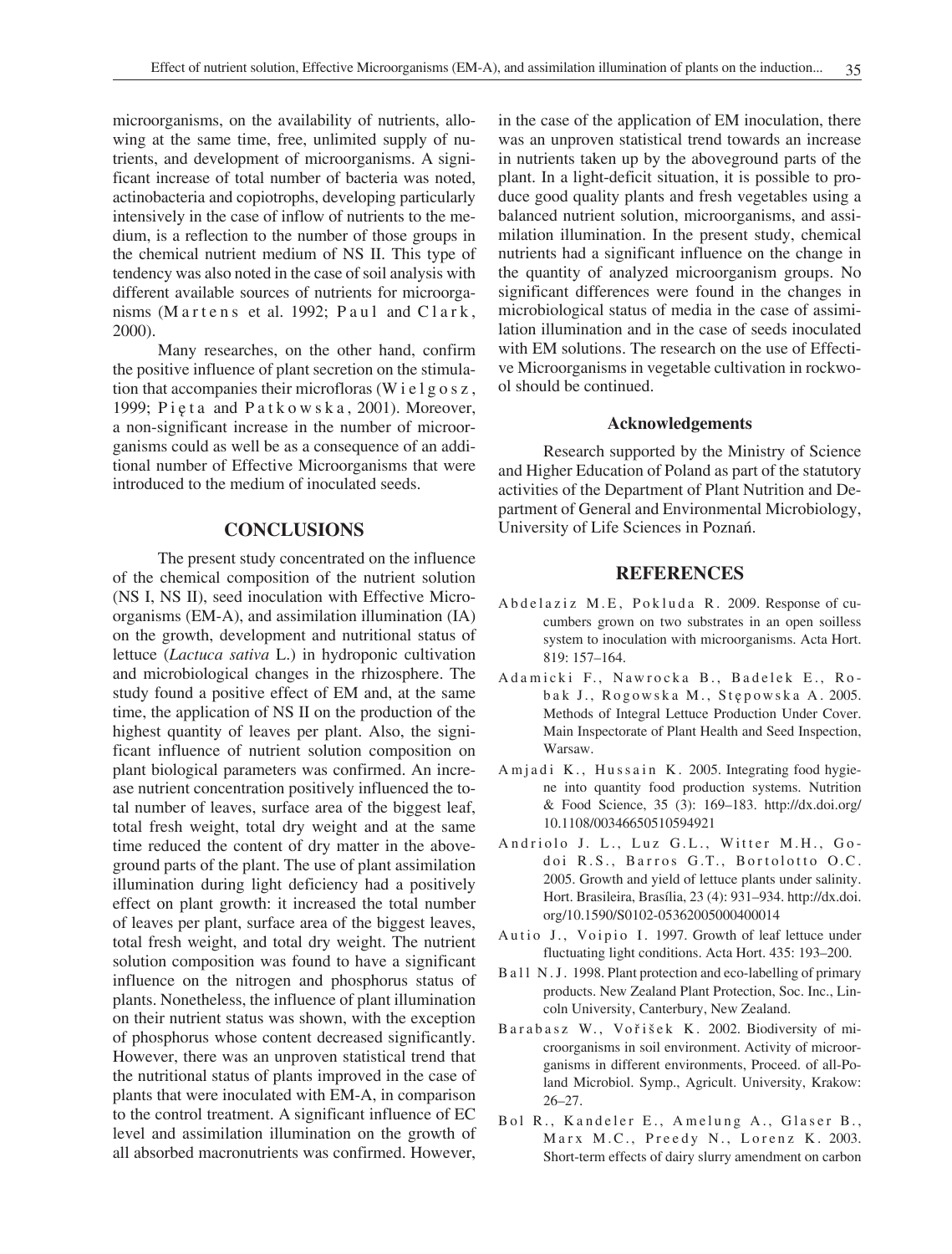sequestration and enzyme activities in a temperature grassland. Soil Biol. Biochem. 35: 1411–1421.

- Boligłowa E., Gleń K. 2008. Assessment of effective microorganisms activity (EM) in winter wheat protection against fungal diseases. Ecolog. Chem. Eng. 15: 1–27.
- Bosiacki M., Tyksiński W. 2009. Copper, zinc, iron and manganese content in edible parts of some fresh vegetables sold on markets in Poznań. J. Elementol. 14 (1): 13–22. http://dx.doi.org/10.5601/jelem.2009.14.1.02
- Brunsgaard G., Kidmose U., Sorensen J.N., Kaack K., Eggum B.O. 1994. Influence of growth conditions on the value of crisphead lettuce 3. Protein quality and energy density as determined in balance experiments with rats. Plant Foods Hum. Nutr., 46: 255–265. http://dx.doi.org/10.1007/BF01088998
- Daly M.J., Stewart D.P.C. 1999. Influence of "Effective Microorganisms" (EM) on Vegetable Production and Carbon Mineralization – A Preliminary Investigation. J. of Sustain. Agric. 14 (2/3): 15–25. http://dx.doi. org/10.1300/J064v14n02\_04
- Fraszczak B., Kleiber T., Klama J. 2012. Impact of effective microorganisms on yields and nutrition of sweet basil (*Ocimum basilicum* L.) and microbiological properties of the substrate Afric. J. Agric. Res. 7(43): 5756–5765.
- Górski R., Kleiber T. 2010. Effect of Effective Microorganisms (EM) on nutrient contents in substrate and development and yielding of *Rose* (*Rosa* x *hybrida*) and Gerbera (*Gerbera jamesonii*). Ecolog. Chem. and Eng. S, 17 (4): 505–513.
- Grabińska-Leniowska A. 1999. Laboratory exercises in general microbiology. Eds by the Warsaw Technical University, 233.
- Higa T. 1994. Effective microorganisms–A new dimension for nature farming. Proceed. of the 2nd International Nature Farming Conference, (Eds) J.F. Parr et al. USDA; Washington: 20–22.
- Higa T. 1996. Effective microorganisms–Their role in Kyusei Nature Farming. Proceed. of the 3rd International Nature Farming Conference, (Eds) J.F. Parr et al. USDA; Washington: 20–23.
- Higa T. 1998. Effective Microorganisms, concept and recent advances in technology. Proceed. of the Conference on Effective Microorganisms for a sustainable agriculture and environment. 4<sup>th</sup> International Conference on Kyusei Nature Farming, Bellingham – Washington USA: 247–248.
- IUNG: 1972. *Analytical methods in agricultural-chemistry stations,* Part II. Plant analyses. IUNG Puławy: 25–83.
- I waishi S. 2000. Effect of Organic Fertilizer and Effective Microorganisms on Growth,Yield and Quality of Paddy-Rice Varieties. J. Crop Production, 3,1 (5): 269–273.
- Jarosz Z., Dzida K. 2006. Effect of different nitrogen-potassium fertilization on the yielding and chemical composition of lettuce. Acta Agrophys. 7(3): 591–597.
- Karimaei M.S., Massiha S., Mogaddam M. 2004. Comparison of two nutrient solutions effect on growth and nutrient levels of lettuce (*Lactuca sativa* L.) cultivars. Acta Hort. 644: 69–74.
- Kirkby E.A., Pilbeam D.J. 1984. Calcium as a plant nutrient. Plant Cell Environ. 7: 397–405. http://dx.doi. org/10.1111/j.1365-3040.1984.tb01429.x
- Kleiber T., Komosa A. 2010. Guide values for anthurium (*Anthurium cultorum* Birdsey) grown in expanded clay. J. Plant Nutr. 33: 1506–1518.
- Kleiber T., Komosa A., Krzyszkowska J., Moliński K. 2009. Seasonal changes in the nutritional status and yielding of Anthurium *cultorum* Birdsey. Part I. Macroelements. Folia Hort. 21(1): 81–93.
- Kobryń J. 1989. The effect of autumn-winter light conditions in glasshouse on the growth and the cropping-cycle of butterhead and Iceberg lettuces. Folia Hort. I/2: 17–25.
- Kourtev P.S., Ehrenfeld J.G., Haggblom M. 2002. Exotic plant species alter the microbial community structure and function in the soil. Ecol. 83: 3152– 3166. http://dx.doi.org/10.2307/3071850
- Kowalska I., Sady W., Szura A. 2006. Effects of nitrogen form, foliar nutrition and growing place on yield and quality of lettuce. Acta Agrophys. 7(3): 619–631.
- Kozik E., Ruprik, B. 2000. Chemical composition of lettuce grown in different substrates with increasing nitrogen fertilization. Anuu. Univ. Agric. Poznan CCCXXIII, 31 (1): 351–355.
- Kozik E., Tyksiński W., Komosa, A. 2009. Effect of chelated and mineral forms of micronutrients on their content in leaves and the yield of lettuce. Part III. Zinc. Acta Sci. Pol. Hortorum Cultus, 8 (2): 37–43.
- $K r 61$  J.M. 2006. Azospirillum asociacing bacteria fixing atmospheric nitrogen. Institute of Cult., Fertiliz. Soil Sci. 14–15.
- Kucharski J., Jastrzębska E. 2005. The role of Effective Microorganisms in management of microbiological properties of soil. Ecological Eng. 12: 295–296.
- Li Z., Zhang H. 2000. Application of Microbial Fertilizers in sustainable Agriculture. J. Crop Production 3,1 (5): 337–347. http://dx.doi.org/10.1300/J144v03n01\_28
- Maršić N. K., Osvald J. 2002. Effects of different nitrogen levels on lettuce growth and nitrate accumulation in iceberg lettuce (*Lactuca sativa* var. capitata L.) grown hydroponically under greenhouse conditions. Gartenbauwissenschaft, 67 (4): 128–134.
- Martens D.A., Johanson J.B., Frankenberger W.T. 1992. Production and persistance of soil enzymes with repeated addition of organic residues. Soil Sci*.* 153: 53–61. http://dx.doi.org/10.1097/00010694-199201000-00008
- Martin J.P. 1950. Use of acid, rose Bengal and streptomycin in the plate method for estimating soil fungi. Soil Sci*.*  69: 215–232. http://dx.doi.org/10.1097/00010694-195 003000-00006